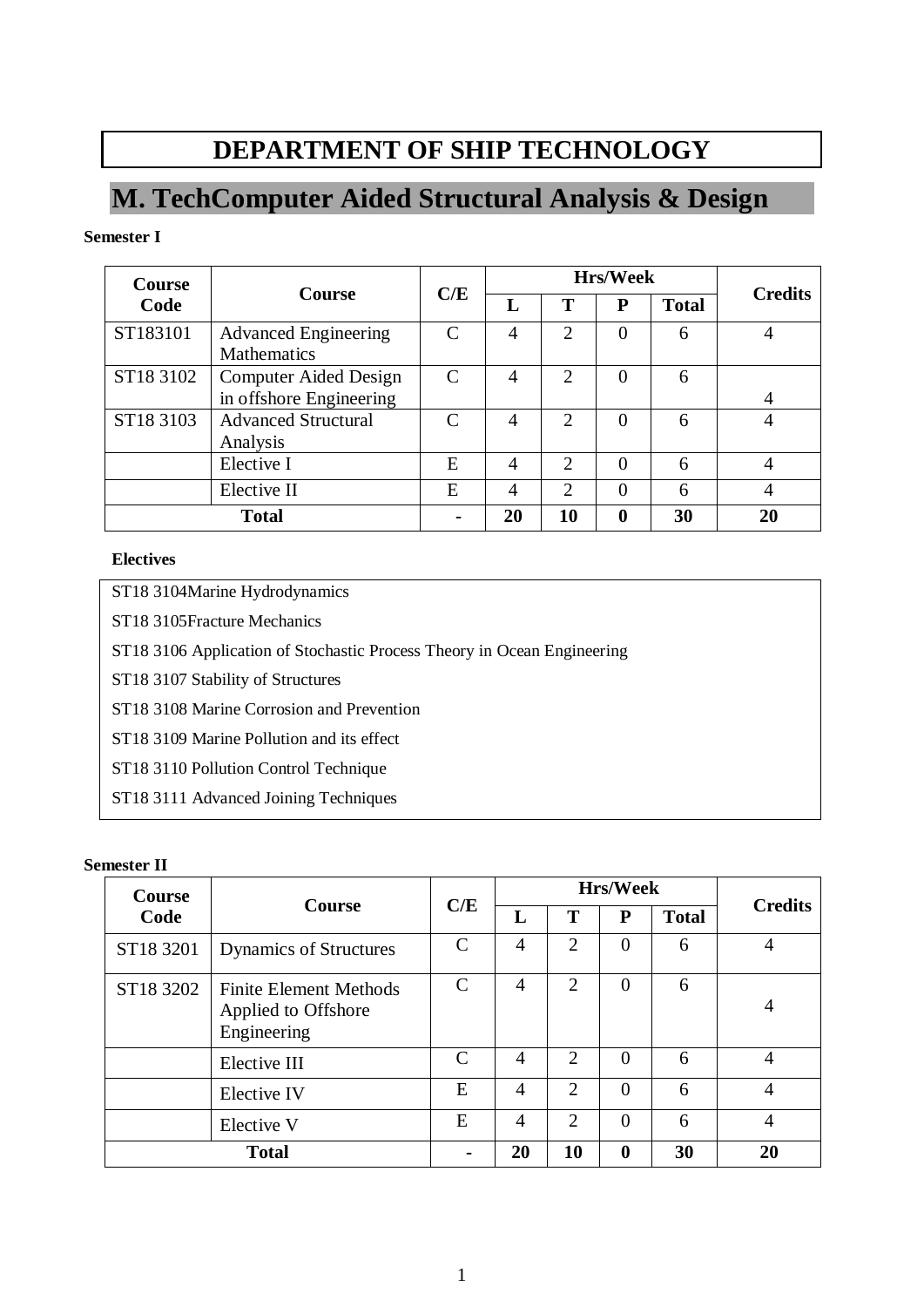## **Electives**

ST18 3203 Ocean Waves and Effects

ST18 3204Analysis of Special Structures

ST18 3205 Design of Offshore Structures

ST18 3206Fatigue Problems in Ships and Marine Structures

ST18 3207 Computer Application in Ship Manoeuvring

## **Semester III**

| <b>Course Code</b>    | <b>Course</b>                      | C/E | <b>Predits</b> |
|-----------------------|------------------------------------|-----|----------------|
| ST <sub>18</sub> 3301 | <b>Project Progress Evaluation</b> |     |                |

## **Semester IV**

| <b>Course Code</b>    | Course                                           | $\rm C/E$ | Credits |
|-----------------------|--------------------------------------------------|-----------|---------|
| ST <sub>18</sub> 3401 | Project Dissertation Evaluation and<br>Viva Voce |           |         |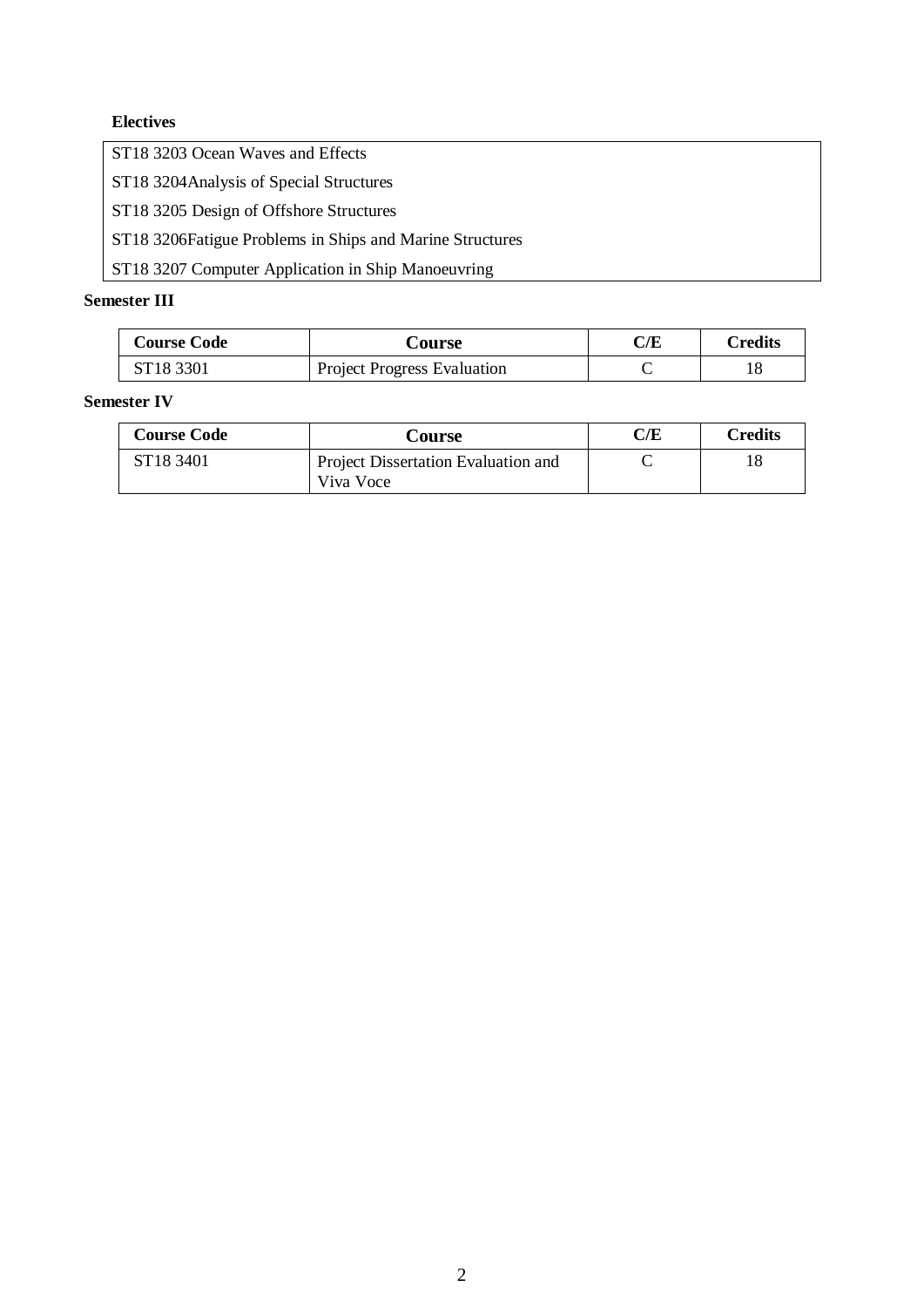# **Revision -2018**

# **Syllabus for M.Tech "COMPUTER AIDED STRUCTURAL ANALYSIS & DESIGN"**

## **SEMESTER - I**

## **ST18 3101 ADVANCED ENGINEERING MATHEMATICS**

- 1. Fourier Analysis: Fourier series Euler Formulae Functions having arbitrary period – Even and odd functions - Half range expansions- The Fourier integral – Fourier transforms.
- 2. Partial differential equations: Basic concepts-vibrating string One dimensional Wave equation – separation of variables –  $D'$ Alemberts' solution of the wave equation – One dimensional Heat equation – Heat flow in an infinite bar equation, problem & its solutions.Laplace transform, method of solving PDE.
- 3. Complex Analysis: Complex Analytic functions Cauchy Riemann equations Conformal Mapping – Line Integral Cauchy's intergran theorem – Cauchy's integral formula – Derivatives of Analytic functions – Tayler's series – Laurent's series – Residues – The residue theorem - Evaluation of real integrals –Integration around a small semi circle.
- 4. Numerical method: Eulers method, Runge-kutta method, Crack-Nicholson Scheme, Finite Difference Method, Backward, Forward and Central Difference Method.
- 5. Calculus of variations: Euler's equation isoperimetric problems Approximate solution of boundary value problems – Hamilton's principle – Lagrange's equation.

### **References:**

- 1. Kreyszig, E. Advanced Engineering Mathematics, Wiley, New York, 2013
- 2. Grewal, B.S., Higher Engineering Mathematics, Khanna Publishers, New Delhi,2016.

## **ST18 3102 COMPUTER – AIDED DESIGN IN OFFSHORE ENGINEERING**

1. Introduction and Review of CAD: Introduction, Conventional Engineering Design process and Computer Aided Engineering Design process, Software tools and functions, Graphics standards, Programming language CAD development.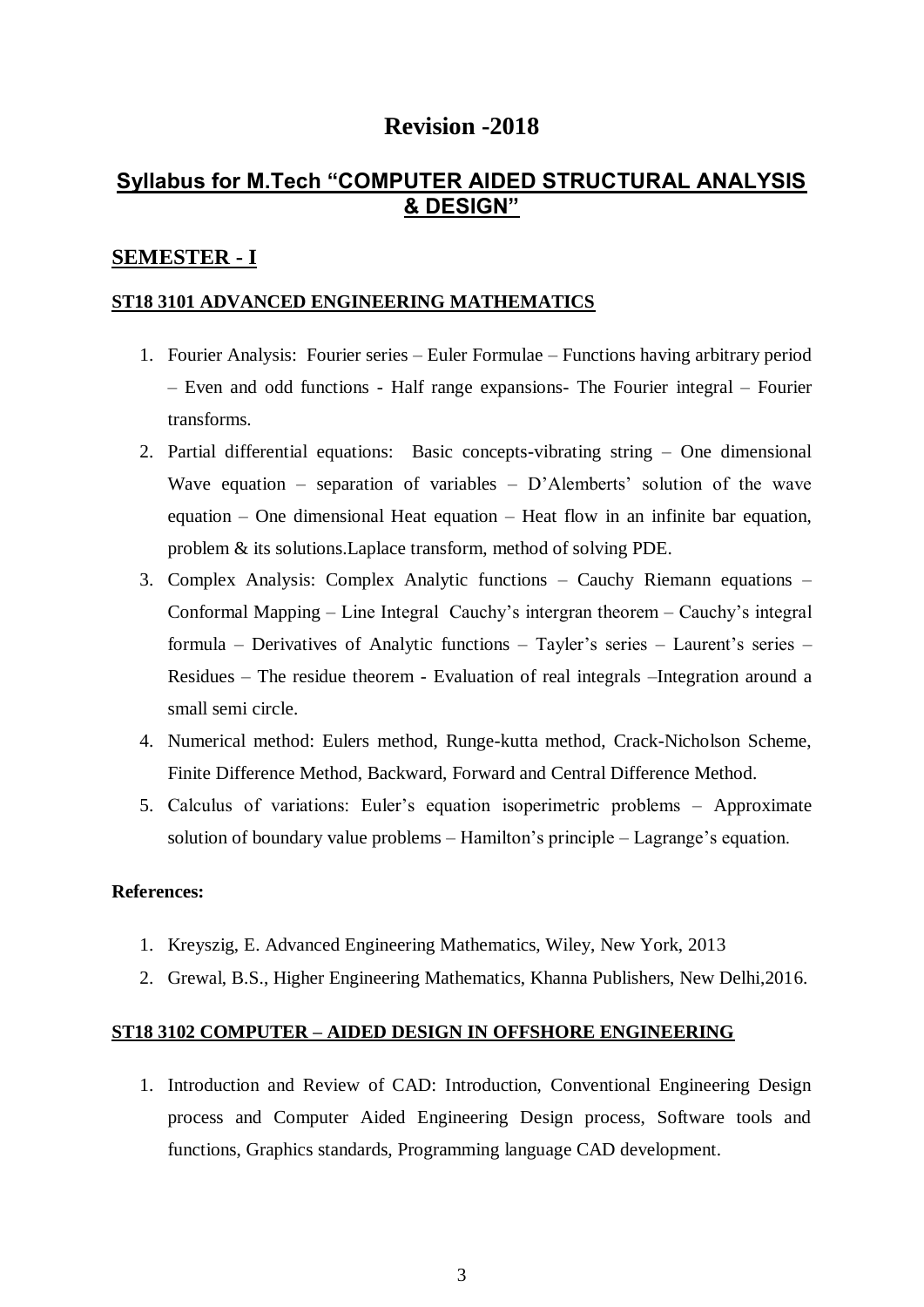Basics of Computer Graphics: Introduction to computer graphics technology – picture representation, graphic display devices, graphic input devices; Representation of points and lines, Geometric transformations, two & three dimensional transformations and projections.

2. Geometric Modelling: Types of mathematical representation of curves, wire frame models, wire frame entities, parametric representation of curves; Hermite cubic splines, Bezier curves, B-splines curves.

Surface Modelling: Mathematical representation surfaces, Surface model, Surface entities surface representation, Parametric representation, Surfaces of revolution, Sweep surface, Ruled & Developable surfaces, COONs Bi-cubic surface, Bezier surface, B- Spline surface.

3. Engineering Optimisation: Introduction, Engineering applications of Optimization, Review of single and multivariable optimization methods with and without constraints, Non-linear one-dimensional minimization problems, Examples.

Unconstrained Optimization: Techniques: Introduction, Direct search method - Random, Univariate and Pattern search methods, Descent methods - Steepest Decent methods- Quasi-Newton's and Variable metric method, Examples.

4. Constrained Optimization: Techniques: Introduction, Direct methods - Cutting plane method and Method of Feasible directions, Indirect methods - Convex programming problems, Penalty function method, Examples and problems.

Search Techniques: Introduction, Genetic Algorithm, Simulated Annealing, Artificial Neural Networks, Examples.

5. Fundamental Concepts Of Database Management: Introduction to DBMS, Data Models, Database Structure, Database languages, DBMS architecture, Database users and administrator, Entity-Relationship model, Relational model, SQL concepts, Object-Based databases and XML, Distributed databases, Integrity and Security to DBMS.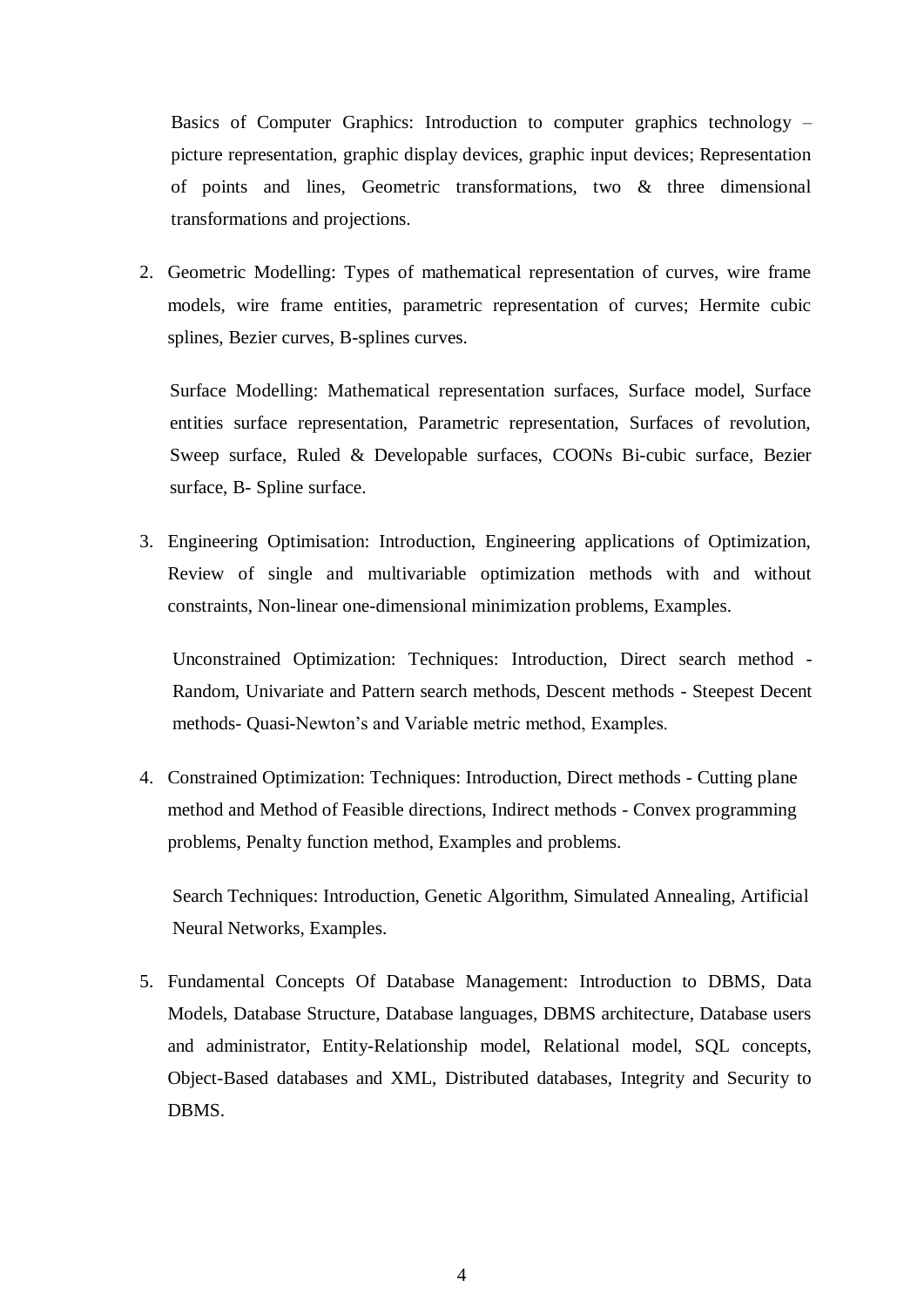- 1. Krishnamoorthy, C.S. & Rajeev, S.; Computer Aided Design- Software and Analytical Tools, Alpha Science International, 2005.
- 2. KhushdeepGoyal; Fundamental of computer aided design, S.K.Kataria& Sons, 2013
- 3. Sunil Kumar Srivastava; Computer Aided Design-a basic and mathematical approach, I.K. International publishing house, 2012.
- 4. Kernighan, B.W and Ritchie, D.M.; The Programming Language, Prentice Hall, New Delhi. 2010
- 5. BjarneStroustrup; The C++ Programming Language, Addison-Wesley Publishing Company, 1995.
- 6. Rojers, D.F and Adams, J.A., Mathematical Elements Computer Graphics, McGraw Hill, New York. 2017
- 7. Vera B. Anand; Computer Graphics and Geometric Modelling for Engineers; John Wiley & Sons, Inc., 1993.
- 8. Steven Harrington: Computer Graphics-A Programming Approach; Second Edition, McGraw Hill International Edition, 1987.
- 9. Donald Hearn and M. Pauline Baker; Computer Graphics; Prentice Hall, 1997
- 10. Harrington, Computer graphics, McGraw Hill education, 2014
- 11. Newman, W.N. and Sproull R.F. Principles of Interactive Computer Graphics, McGraw Hill, New Delhi. Ed.2, 2010
- 12. Ammeral, L., Interactive 3D computer graphics, John Wiley, Singapore, 2010
- 13. Aoki, M. Introdution to Optimisation Techniques, TheMacmillian, Co., New York. 1991
- 14. Rao S.S.; Engineering Optimization Theory and Practice, John Wiley & Sons 2009
- 15. Rajesh Kumar Arora; Optimization, Algorithms and Applications, CRC Press, 2015
- 16. R. Pannerselvam; Operations Research, PHI Learning Private Ltd, 2017
- 17. Abraham Silberschatz, Henry F. Korth, S. Sudarshan; Database System Concepts,McGraw Hill Publications, 2013
- 18. Elmasri and Navathe, "Fundamentals of Database Systems", 7/e Addison Wesley,2017.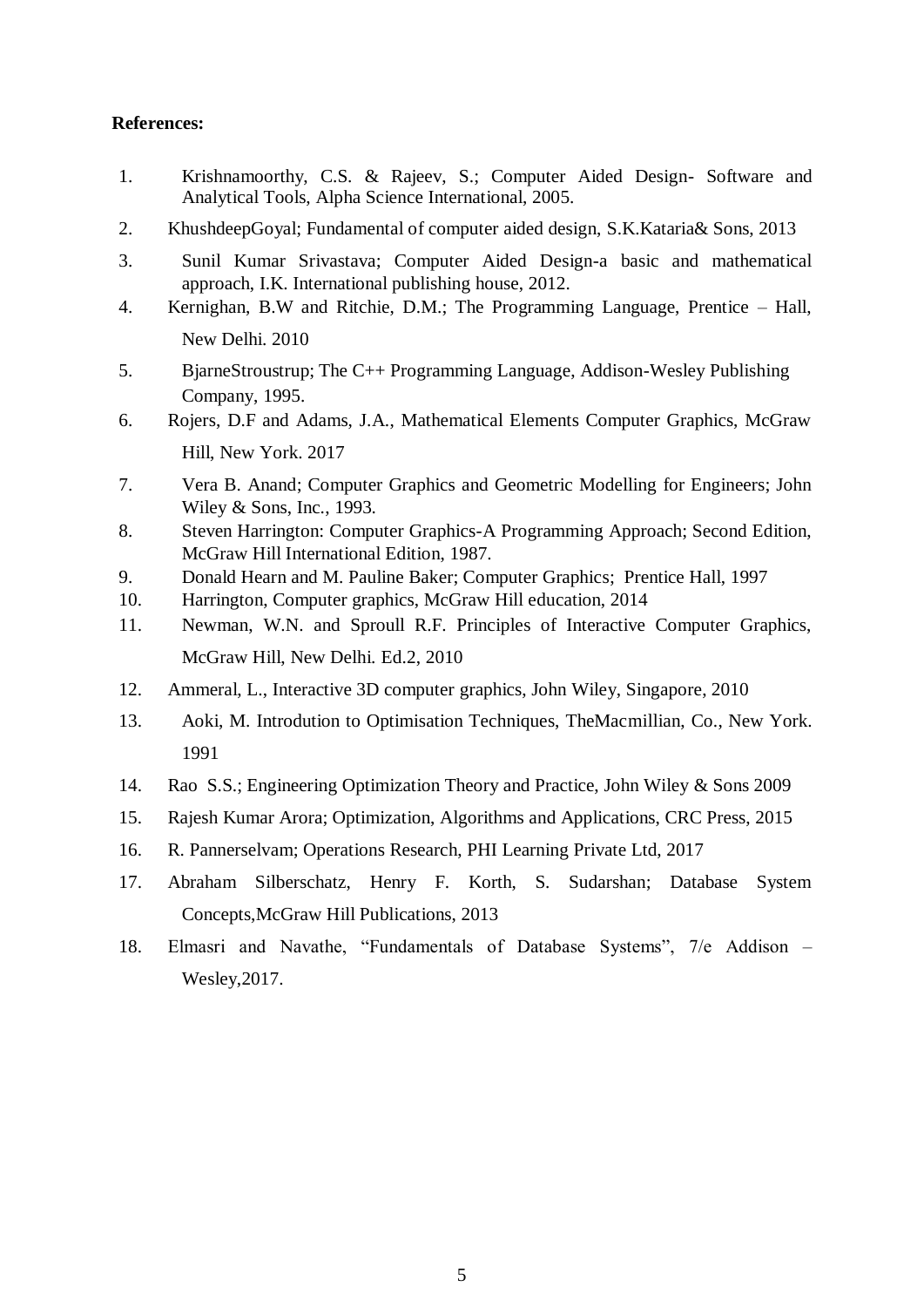#### **ST18 3103 ADVANCED STRUCTURAL ANALYSIS**

#### **1.Theory of Linear Elasticity:**

Stress, Principal Stress and strain. Concepts and definition of strain – displacement relation. Equilibrium, constitutive and compatibility equations, St. Venant' principle, Plane stress, plane strain and axisymmetric conditions.

#### **2. Energy Principles:**

Principle of virtual work, principle of minimum potential, Castigliano's theorem – Numerical examples from frame and truss analysis

#### **3. Principles of Structural Stability:**

Methods of stability analysis – Column buckling – Euler equation, Frame instability – Energy approach. Application of matrix method to beam column problems

## **4. Structural Mechanics:**

Theory of Beams – Analysis of Bernoulli and Timoshenko Beams, Ritzmethod – Beam on elastic foundation.

#### **5. Approximate Numerical Methods**

Application of Finite Difference Method, Raylegh Ritz method, Newton Raphson's method for solving beam bending problems.

## **References:**

1.Timoshenko S.P. and Goodier, Theory of elasticity, McGraw Hill, New Delhi, 2010.

- 1. Tauchert T., Energy Principles in Mechanics. McGrawHill, New Delhi 1994.
- 2. Gere and Weaver Matrix Method of Structural analysis, McGrawHill, New Delhi 1986.
- 3. Reddy.C.S. Basic Structural Analysis TMH, 1996
- 4. L.S. Srinath,Advanced mechanics of solids,McGraw Hill, 2017
- 5. Timoshenko SP and Gere, Theory of Elastic Stability, McGraw Hill,2017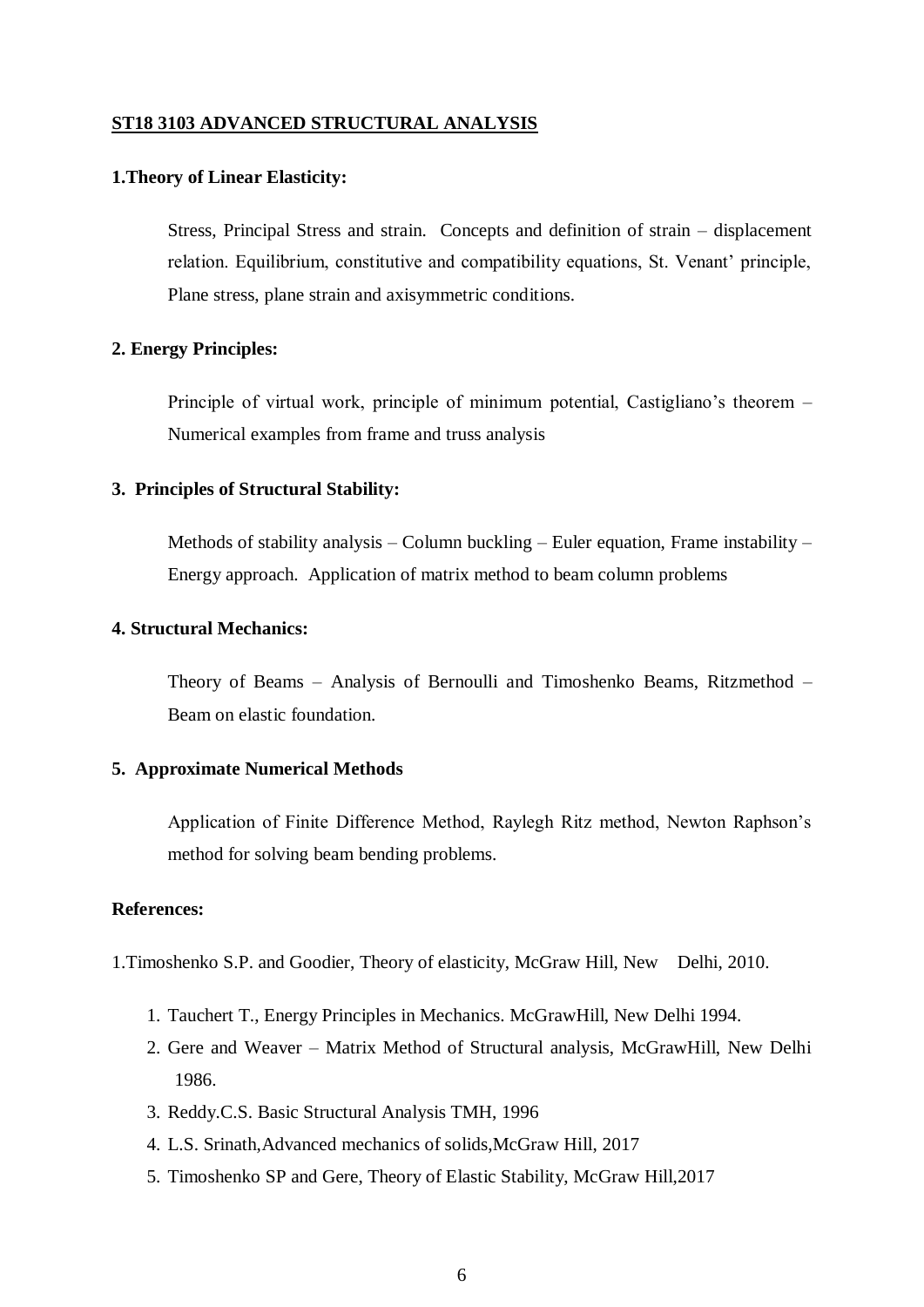- 6. Advanced mechanics of solids & structures-N Krishna Raju&D R Gururaja,narosa Publications,1997
- 7. Computational Elasticity-M Ameen, Alpha Science, 2011

## **ST18 3104 MARINE HYDRODYNAMICS**

## **1. Basics of Fluid Dynamics**

Conservation of mass and momentum, Euler equation, Bernoulli's equation, potential flow, boundary conditions, fixed and moving bodies, Green's theorem and distributions of singularities.

## **2. Waves**

Classification of water waves; Two dimensional wave equation and wave characteristics; wave theories, small amplitude waves, finite amplitude wave, stokian, solitary theories; wave classification by relative water depth, water particle kinematics, pressure under progressive wave, wave energy power and wave group velocity, Standing Wave Theory; Wave deformation, reflections, diffraction and breaking of waves.

## **3. Tides**

Classification, long term effects, basin oscillations, tsunamis, storm

## **4. Currents**

Classification, behaviour, design criteria, scour and other effects of currents.

**5. Forces**

Wave forces, current forces, wave-current-structure interaction, Morison equation, wave loads on offshore structures and pipe lines, diffraction theory, wave slamming and slapping. Hydrodynamic Test Facilities – Wave flumes, wave basins, towing tanks, circulating water channels etc

- 1. Newman, J.N., *Marine Hydrodynamics*, MIT Press, Cambridge, Massachusetts, 1997.
- 2. Sarpakaya,T. and Isaacson, M. *Mechanics of wave forces on offshore structures*, Van Nostrand Reinhold Company, 1981,NY
- 3. Tucker MJ, Piyy EG: *Waves in Ocean Engineering*, Elsevier, 2001.
- 4. Dean, R. G. and Dalrymple, R. *A. Water Wave Mechanics for Engineers and Scientists*, Allied Publishers Ltd., 2001.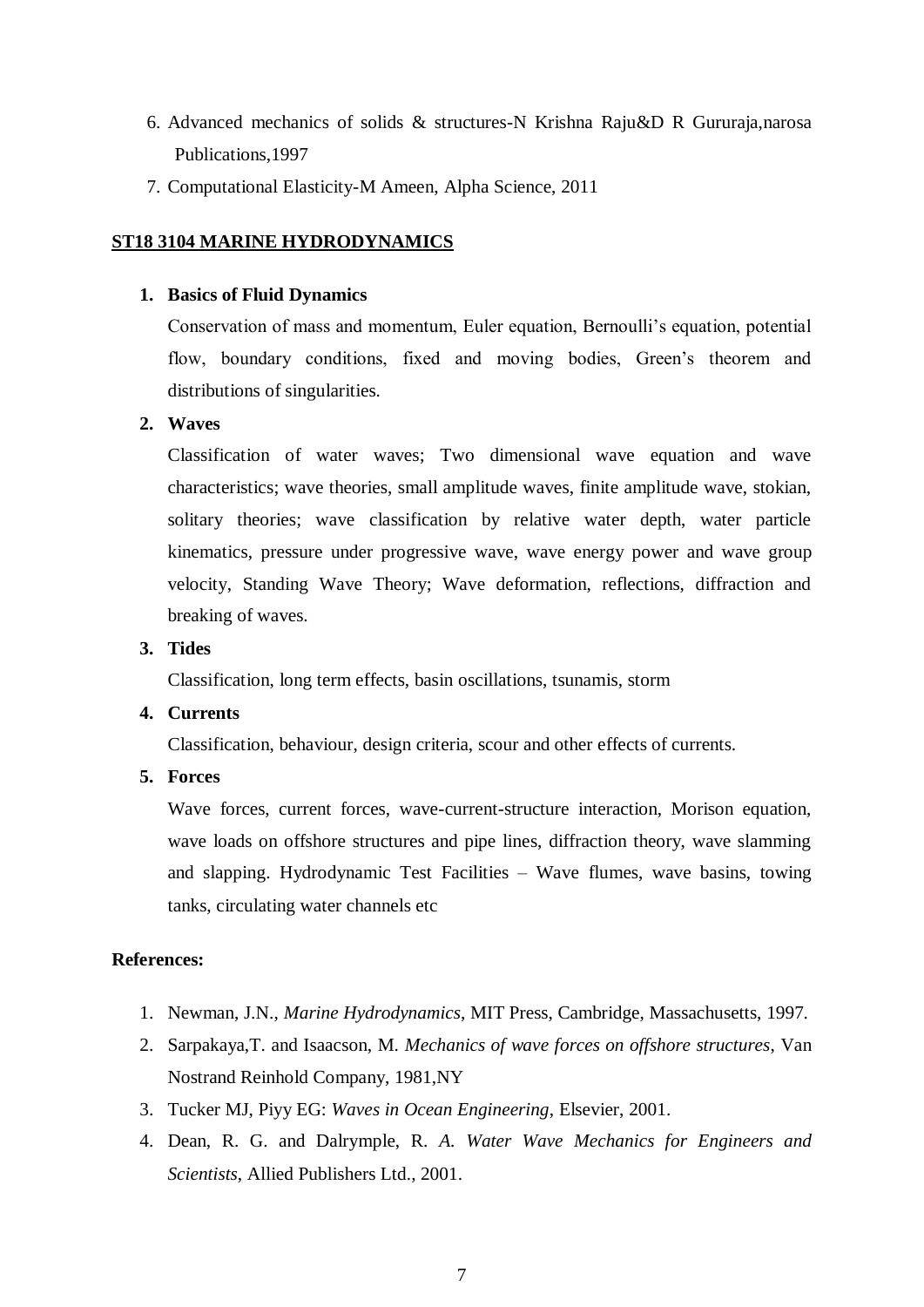- 5. Mani, J. S. *Coastal Hydrodynamics*, PHI Learning Private Ltd., New Delhi, 2012.
- 6. Sorensen, R. M. *Basic Coastal Engineering*, Springer.
- 7. Sundar, V. *Ocean Wave Mechanics: Applications in Marine Structures*, Wiley, 2015.
- 8. Ananthakrishnan, P. *Finite Difference Method for Nonlinear Wave Hydrodynamics*, Wiley - Blackwell, 2017.

#### **ST18 3105 FRACTURE MECHANICS**

#### **1. Basics of Elasticity and Plasticity**

Types of Failures, Constitutive Models, Brittle and Ductile fracture, Fracture Mechanics and its applications.

#### **2. Linear Elastic Fracture Mechanics**

Inglis Concepts, Energy Release Rate, Griffith Contribution, Crack Resistance, R curve, Critical energy Release Rate, Stress Intensity Factor, Westergards –Approch, Edge cracks and Embedded cracks.

#### **3 Nonlinear Fracture Mechanics**

Crack Tip stress for plane stress and place strain condition, Effective crack length, J Integral, Crack Tip Opening displacement, Mixed mode crack initiation and growth

#### **4.Experimental Fracture Mechanics**

Experimental determination of stress intensity factor, energy release rate, J integral.Crack detection through Non Destructive Testing : Liquid penetration, Ultrasound testing, Radiographic Imaging and Magnetic Particle Inspection.

#### **5.Fatigue and Computational Fracture Mechanics**

Fatigue failure, Direct and Indirect methods to determine fatigue fracture parameters.

- 1. Elements of Fracture Mechanics Prasanth Kumar TMH, New Delhi, 2009.
- 2. Broek D., Elementary Engineering Fracture Mechanics, MartinusNijhoff Publishers., 2009
- 3. T L Anderson, Fracture Mechanics,Fundamentals& its applications, CRC press,2017
- 4. S Suresh,Fatigue of materials, Cambridge University Press,1998
- 5. Fracture Mechanics- An introduction-E E Gdoutos,Springer 2005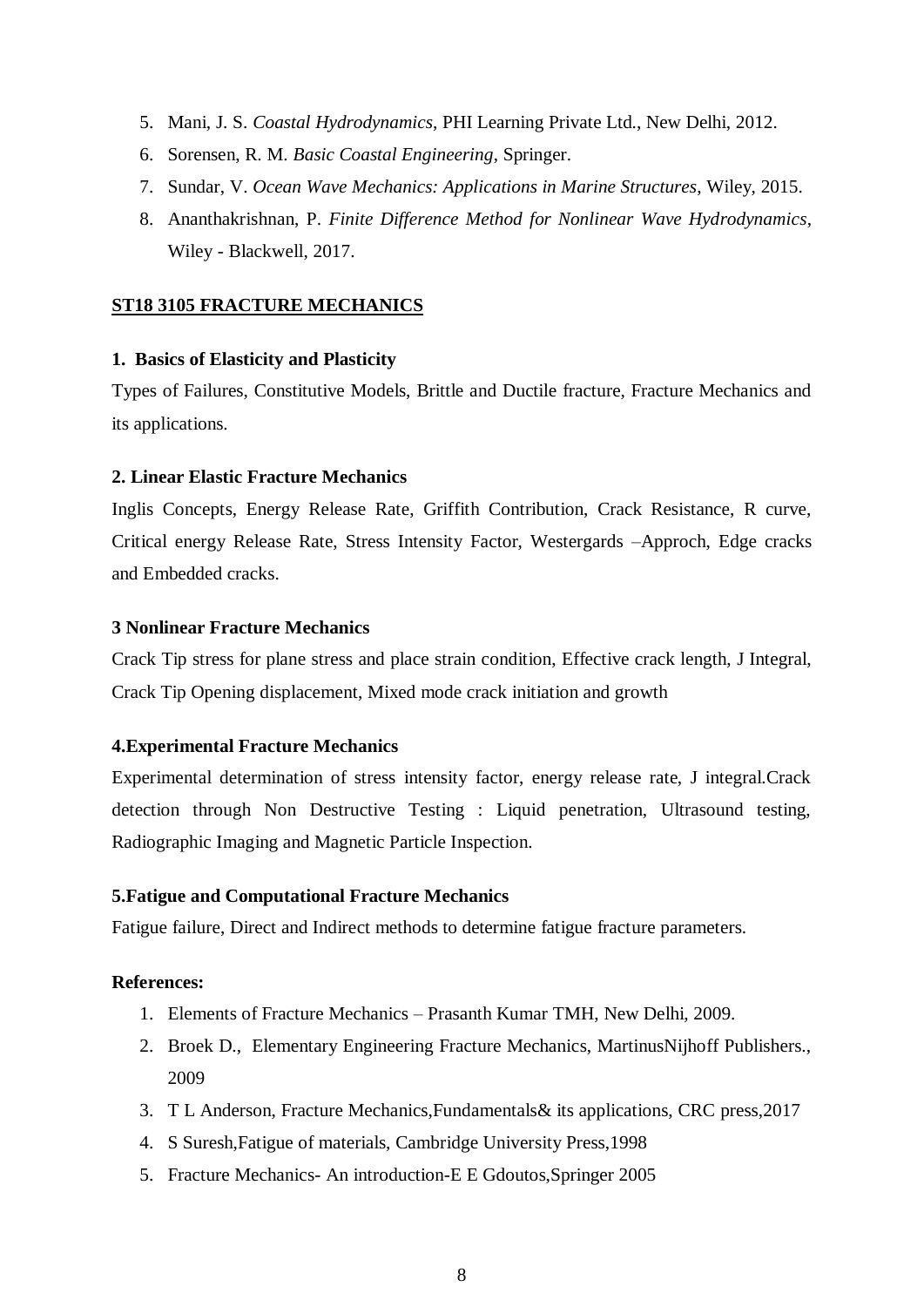6. V G V Ukadgaonker, Theory of elasticity & Fracture Mechanics, Prentice Hall India,2016.

#### **SEMESTER - II**

#### **ST18 3201 DYNAMICS OF STRUCTURES**

- 1. Free and forced vibration of SDOF Systems, time and frequency domain approaches, vibration isolation
- 2. Formulation of equations of motion, Hamilton's Principle, Lagrange's equation of motion, continuous and discrete systems.
- 3. Study of MDOF System, Rayleigh-Ritz, Stodola and Holtzer methods; Matrix methods for dynamic analysis eigensolution and mode superposition.
- 4. Vibrations of structures involving fluid-structure soil interaction, dynamic behaviour of offshore structures.
- 5. Stochastic response of offshore structures, frequency domain response of linear systems, time domain response Narrow band systems, spectral fatigue analysis for offshore structures; Response to wave, wind and earth quake.

- 1. Meirovitch, L., Elements of VibrationAnalysis, McGraw Hill, New Delhi., 1975
- 2. Den Hartog, J.P. Mechanical Vibration, McGraw Hill New York. 2007
- 3. Clough, R.W and Penzien, J. Dynamics of Structures, McGraw Hill, New York, 1975
- 4. Mario Paz, "Structural Dynamics Theory and Computation", Van Nostrand Reinhold Ltd., New York, 1987
- 5. G.B.Warburton, "The Dynamical Behaviour of Structures" Pergamon Press., 1976
- 6. Roy R., Gaig Jr., "Structural Dynamics An Introduction to Computer Methods", John Wiley and Sons, Inc , 1981
- 7. MinooH.Patel, "Dynamics of offshore structures", Butterworths, 1989.
- 8. Walter C Hurty and Moshe FR: *Dynamics of Structures*, Prentice Hall of India, 2007.
- 9. Anil K Chopra: *Dynamics of Structures, Theory and applications in earth quake engineering*, PHI, 2002.
- 10. W.T. Thomson, *Theory of vibration with its applications*, CRC Press,1996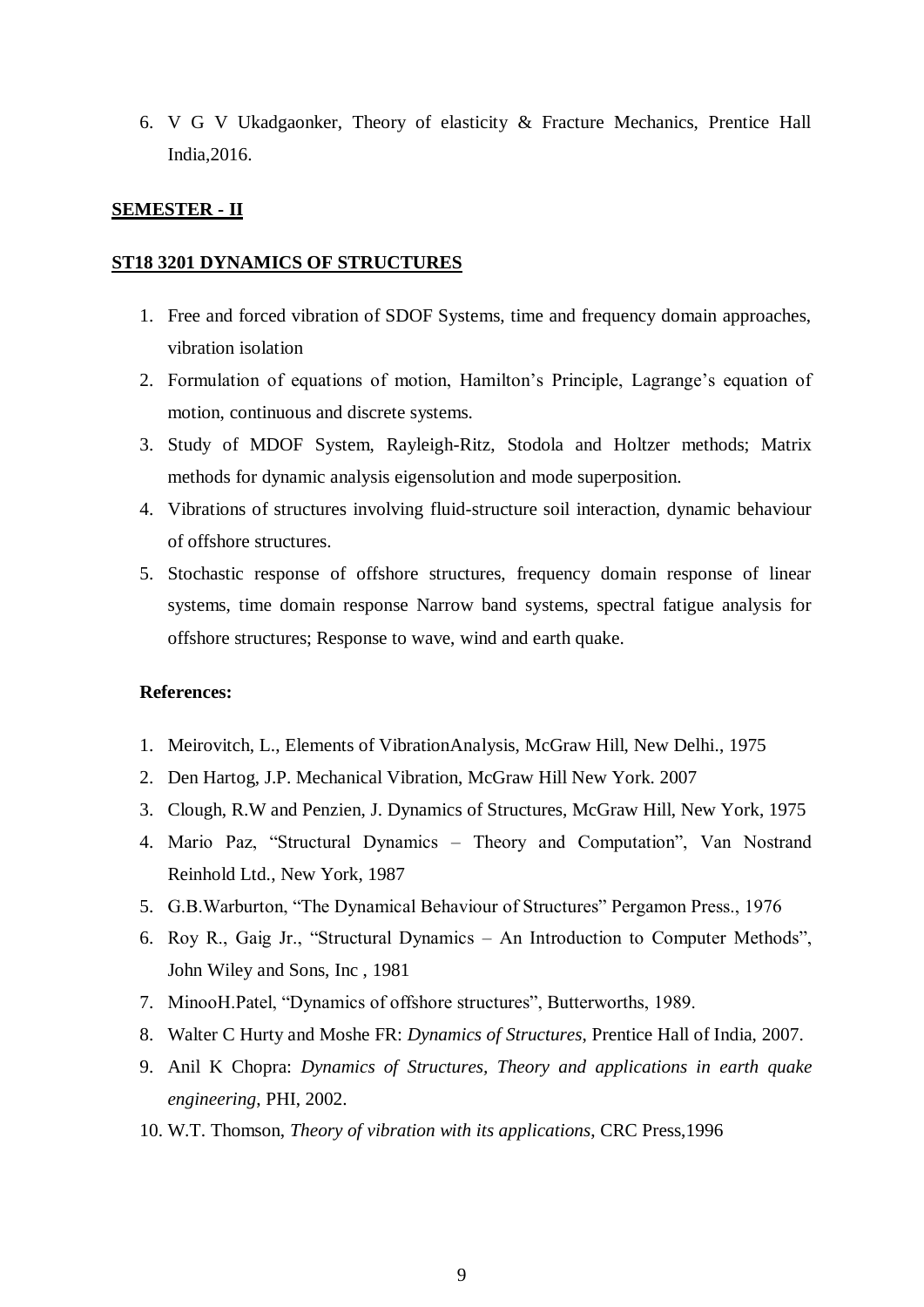- 11. Michael Geradin and Daniel J. Rixen. *Mechanical Vibrations: Theory and Applications to Structural Dynamics*, Wiley, 3rd. Ed., 2015.
- 12. Eduardo Kausel. *Advanced Structural Dynamics*, Cambridge University Press, 2017.

# **ST18 3202 FINITE ELEMENT METHODS APPLIED TO OFFSHORE ENGINEERING**

- 1. Introduction to fem, definitions, General Procedure of Finite Element Analysis Variational formulations
- 2. Shape functions, Convergence Criteria, derivation of property matrix for truss, beam, plane stress, plane strain, axisymmetric and solid elements.

3. Computer implementation of fem, Organisation of Computer Code, Numerical methods for various property matrix calculation, Fundamentals of stability and dynamic analysis using fem.

4. Soil structure Interaction problem, Fluid Structure Interaction Problem – Heat conduction problems.

5. Structural Application Multistorey frames, Stiffened plated Structure, Pressure vessels, Offshore Jackets.

- 1. O.C.Zienkiewicz*– Finite Element Method*, Fourth edition, McGraw Hill, 2006
- 2. R.D.Cook "*Concepts and Application of FE Analysis* John Wiley & Sons., 2011
- 3. C.S.Krishnamoorthy, *Finite Element Analysis* TMH New Delhi., 2010
- 4. S.Rajasekaran *Finite Element Analysis*, Wheeler publishing Company
- 5. K.J.Bathe *Finite Element Procedure in Engineering Analysis*, Prentice Hall, 2009
- 6. J.N.Reddy *An Introduction to the Finite Element Method*, Tata McGraw Hill, 2005.
- 7. Thomas J.R.Hughes *The Finite Element Method – Linear static and Dynamic Finite Element Analysis*, Dover publications, New York, 2007.
- 8. Desai & Abel- *Introduction to FEM*, CBS Publications, 2005.
- 9. P Seshu-*Textbook of Finite element Analysis*, Prentice Hall India ,2003
- 10. Kwon, Young W., and Hyochoong Bang. *The finite element method using MATLAB*. 2<sup>nd</sup> Ed., CRC press, Third Indian Reprint 2015.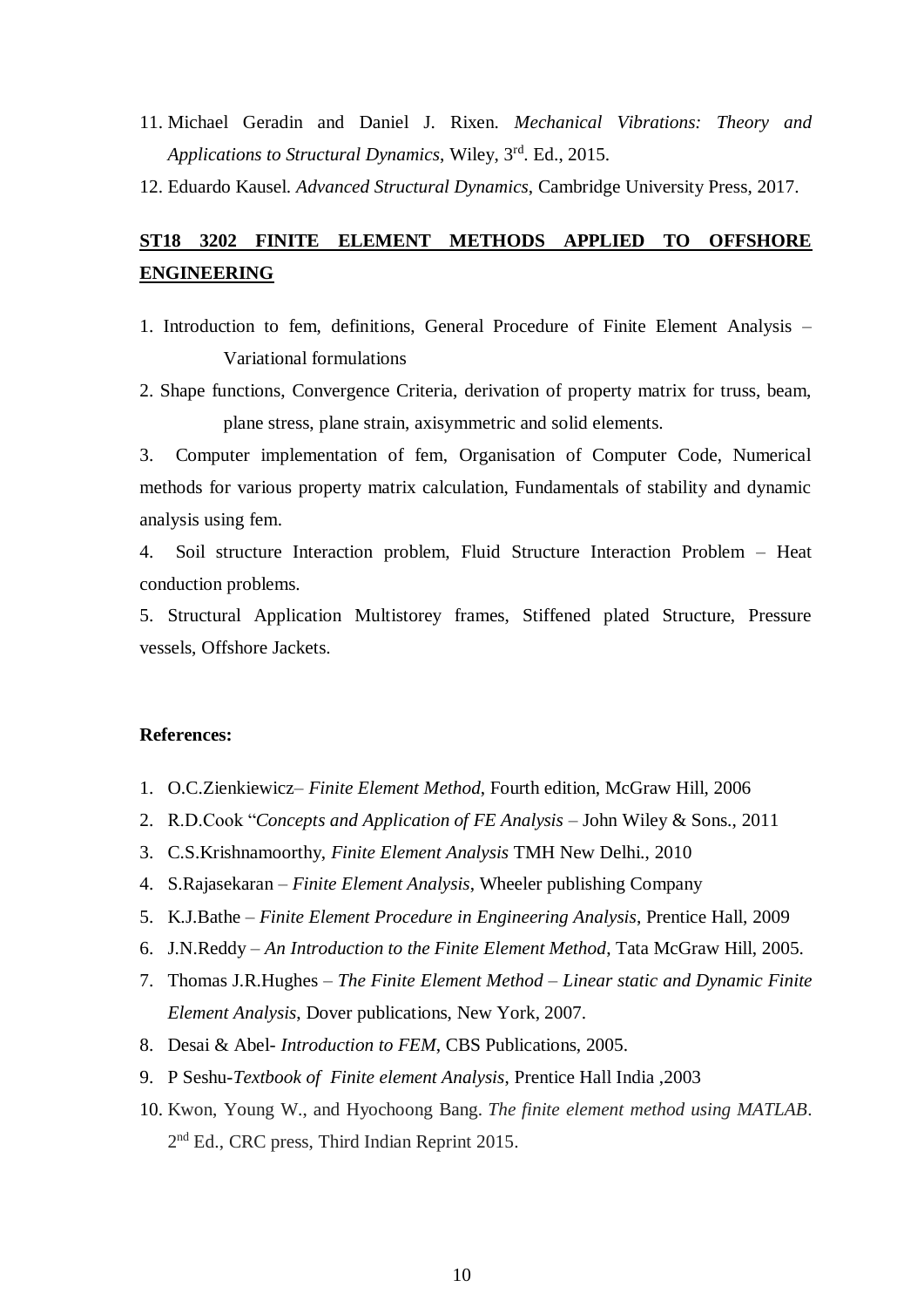#### **ST18 3203 OCEAN WAVES AND EFFECTS**

1. Waves in Open Sea

Origin and propagation, classification of sea state, elements of probability theory and random process, short-term model with constant amplitude components, generation theory of ocean waves, characteristics of point and directional spectra, wave slope spectrum, encounter frequency spectrum, ocean wave data analysis, idealised spectral families.

2. Forces and Response in Regular Waves

Formulation of diffraction and radiation problem for potential flow simplified head sea case, motion of regular waves strip theory, panel method and finite element method to compute hydrodynamic forces and coefficients.

- 3. Forces and Response in a seaway Linear random theory, long crested sea with and without forward speed, short-crested sea case, statistics of maximum long-term performance predictions, local and relative motions, added resistance, wave loads.
- 4. Hydrodynamic Exciting Forces Excitation forces due to steady flow, linearised wave forces inviscid fluid, influence of viscosity on wave excitation forces, wave drift forces.
- 5. A minor project on determination of forces on Ocean Structures. [Computational and programming software packages may be utilized for implementing the project.

- 1. Heoft, J.P*. Advanced dynamics of Marine Structure*, Wiley-Interscience, New York., 1982.
- 2. Beck R.F., Cummins. W.E. Dalzell J.F., Mandel and Webster, W.C. "*Motions in waves*" *Principles of Naval Architecture*, Second Revision (Ed.) Lewis E.V. SNAME, Jersey City, New Jersey., 1988.
- 3. Price, W.G. and Bishop, R.E.D. *Probabilistic Theory of Ship Dynamics*, Chapman and Hall, London, 1974.
- 4. Peter Janssen ,*The interaction of ocean waves and wind*, 2004
- 5. TrilochanSahoo, *Mathematical techniques for waves interaction with flexible structures*, IIT Kharagpur research monograph series, 2012.
- 6. Michel k Ochi, *Ocean waves: The stochastic approach*, 2005.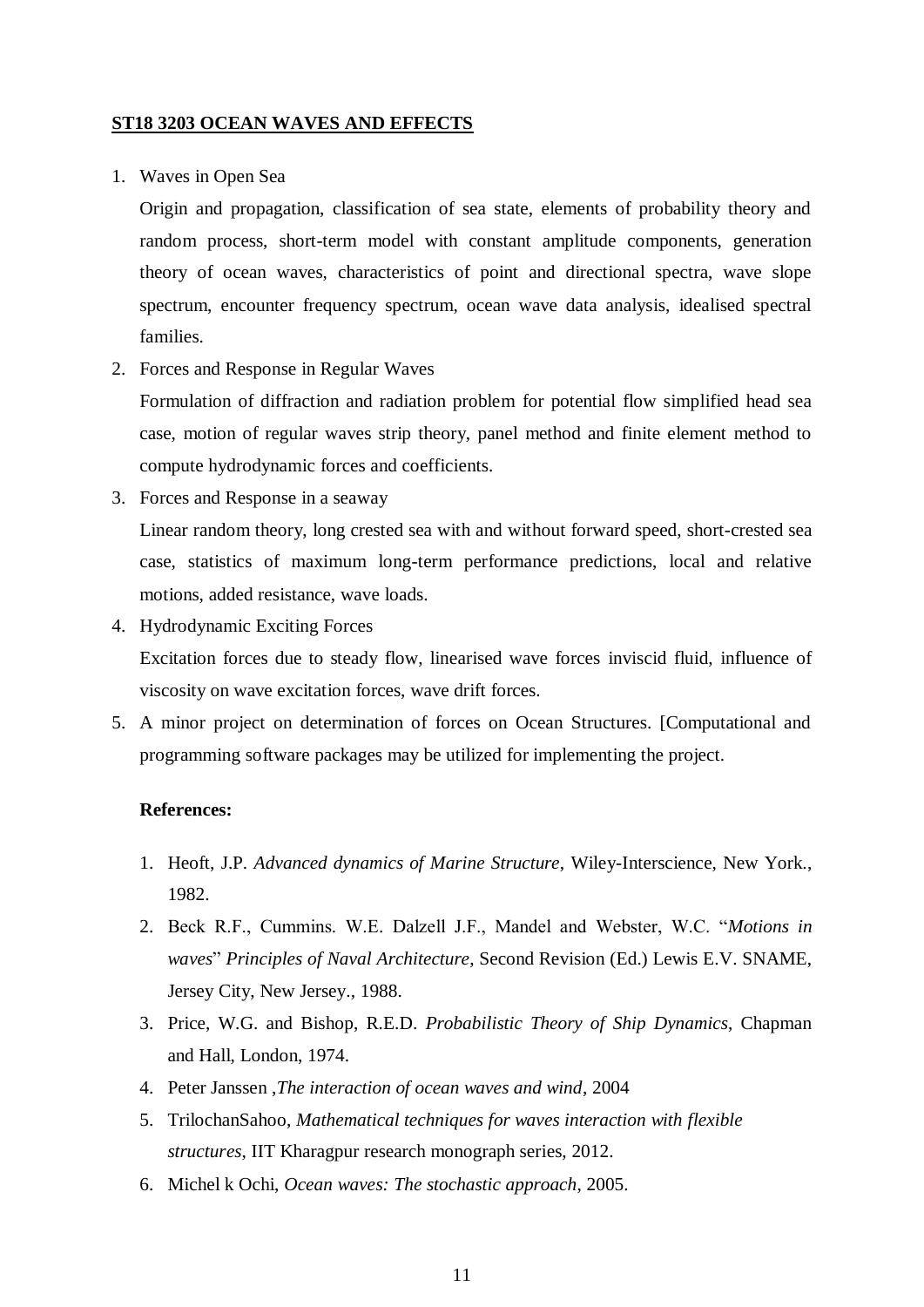- 7. R. Bhattacharya, *Dynamics of Marine Vehicles*, A Wiley-Interscience Publication.
- 8. S. K. Charabarti, *Hydrodynamics of Offshore Structures*, Computational Mechanics Publication, 1987.
- 9. Srinivasan Chandrasekaran. *Dynamic Analysis and Design of Offshore Structures*, Springer, 2015.
- 10. Rajeev Dubey, *Dynamics of Offshore Structures*, Scitus Academics, 2016.

#### **ST18 3204 ANALYSIS OF SPECIAL STRUCUTRES**

- 1. Plated Structures –Theory of thin plates, Buckling of plates. Analysis of stiffened plates, Buckling of stiffened plates.
- 2. Thin walled Structures Torsion of Thin walled beams, Theory of restrained torsion, Application to containerships.

3. Shear walls and grillages :- Analysis of shear walls- design loads, structural behaviour of shear walls, equivalent stiffness method, shear walls without opening, shear walls with opening, the continuum method. Analysis of grillages:- design loads, effective sections, simple grillage analysis, application of matrix method.

4 Shell structures:- Cylindrical shell roofs- classification of shells, components of shell roof, membrane theory equations for stress resultants, bending theory of cylindrical shells, beam method of analysis Pressure vessels- Types of pressure vessels and design loads, stresses and deformations of axisymmetric shells subjected to axisymmetric loads, analysis of stiffened cylindrical shells.

5 Cranes and suspension bridges:- Cranes- Cranes used in dry-docks, onboard and in industrial structures; design loads, methods of analysis, Suspensionbridges- Classification of cable supported bridges, components of suspension bridges and their structural behaviour, analysis of main tower, cables and suspended structure, scope of dynamic analysis.

- 1. L.H.Donnel, Beam, plates and Shells, McGraw Hill, New York, 1976.
- 2. Timoshenko SP and Kruger.W.*Theory of Plates and Shells*McGraw Hill, 1976.
- 3. Srinath L.S. *– Advanced Mechanics of Solids* TMH, New Delhi, 2003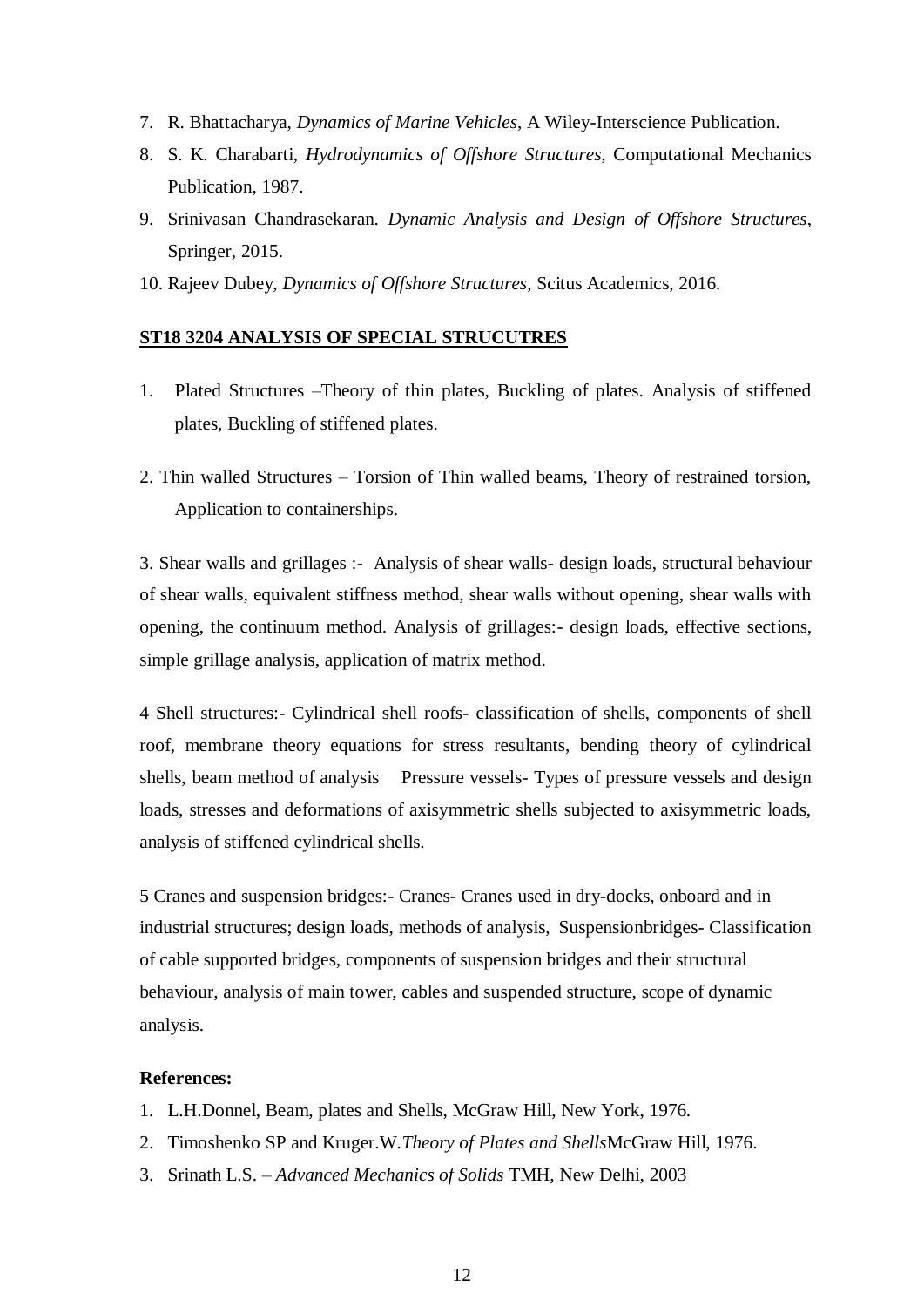- 4. G.S.Ramaswami *Design and Construction of Concrete shell roofs*, CBS, 1986
- 5. Kazimi *Analysis of shear wall structures*. Technical report, IIT Delhi, 1984.
- 6. Johan Blaauwendraad and Jeroen H. Hoefakker, *Structural Shell Analysis*, Springer, 2013.

#### **ST18 3205 DESIGN OF OFFSHORE STRUCTURES**

- 1. Types of offshore structures Bottom supported structures, compliant structures, Floating platforms. New-generation Offshore Platforms – Buoyant Leg Structures (BLS), Triceratops, Floating Storage and Regasification Units (FSRU) etc.
- 2. Planning of Offshore structures; Design criteria and procedures WSD and LRF, Design loads – dead loads and live loads, load combinations; Determination of Environmental loads - wave, wind and current loads.
- 3. Structural Design of tension and compression members, stiffened plates and built up beams.Design of cylindrical members - axial compression, biaxial bending and combined load; Hydrostatic implosion
- 4. Design of Tubular joints Punching shear method and calculation of allowable joint capacity; Stress Concentration Factor, Fatigue analysis and Design – SN curve method
- 5. Pile Design Pile Capacity for axial bearing loads and axial pull out loads; Soil reaction for axially loaded piles and laterally loaded piles; structural design of piles. Design of spud cans and anchors

- 1. API RP 2A WSD 1993
- 2. API RP 2A LRFD 2000
- 3. T.H. Dawson, *Offshore Structural Engineering*, PHI, USA, 1986
- 4. Teng H. *Applied Offshore structural Engineering*, PHI, 1996
- 5. K. Rajagopalan*Offshore Jacket structures*, Oxford and IBH, 1988
- 6. S.K.Chakrabarti, Hand book of Offshore Engineering (Vol I & II), Elsevier, 2005.
- 7. S.K.Chakrabarti, *Hydrodynamics of Offshore structures*, Southampton computational mechanics, 1989.
- 8. Ben C.Gerwick. *Construction of Mari-ne and Offshore structures*, CRC Press, London, 1999